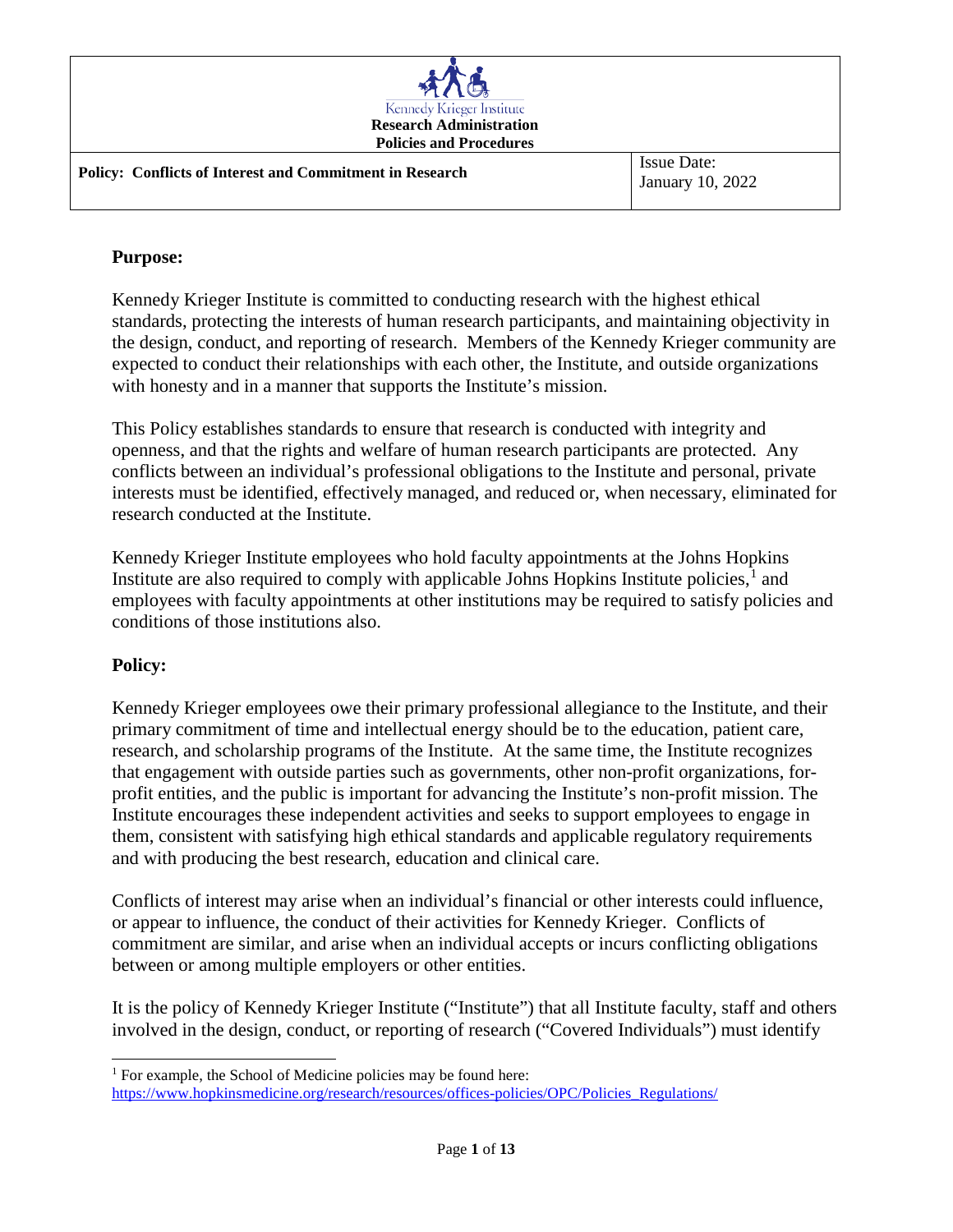| Kennedy Krieger Institute<br><b>Research Administration</b><br><b>Policies and Procedures</b> |                                        |
|-----------------------------------------------------------------------------------------------|----------------------------------------|
| <b>Policy: Conflicts of Interest and Commitment in Research</b>                               | <b>Issue Date:</b><br>January 10, 2022 |

and disclose all Significant Financial Interests and Outside Activities (defined below) so that potential, perceived, and actual conflicts of interest or conflicts of commitment may be identified and managed. Having a conflict of interest or conflict of commitment does not necessarily imply improper conduct of research. Rather, conflicts of interest and conflicts of commitment must be identified and managed, reduced, or eliminated in accord with this Policy so that they do not threaten the integrity of research or the integrity of other Institute operations.

## *Presumptively Prohibited Activities*

There are certain types of Significant Financial Interests and Outside Activities that create such strong appearances of or actual Conflicts of Interest and Conflicts of Commitment that management conditions are usually insufficient to protect the integrity of the Institute and, generally, are prohibited under this Policy. The most common types of prohibited activities are listed below.

- A. Outside Activities are prohibited if they involve the use of Institute proprietary information or intellectual property without a license to such Institute intellectual property that is executed with the Institute or its delegate.
- B. Outside Activities that compromise the basic scholarly independence and freedom of action that are central to the Institute's academic mission are prohibited (this includes Outside Activities that restrict a faculty member's ability to conduct Institute Research or other academic activity).
- C. Outside Activities that prevent full-time staff or faculty from fulfilling their primary responsibilities to the Institute are prohibited.
- D. Outside Activities that involve the non-incidental use of Institute resources are prohibited. Non-incidental use of Institute resources includes but is not limited to: (i) extensive use of Institute electronic mail for Outside Activity purposes; (ii) any use of Institute laboratory space or equipment for Outside Activity purposes, and (iii) any use of Institute administrative services for Outside Activity purposes.
- E. Covered Individuals who are full-time employed by Kennedy Krieger may not provide patient care at a facility or practice other than the Institute unless the patient care services are the subject of a contract between the Institute and the outside facility, practice, or sponsoring or funding entity.
- F. A Covered Individual may not serve as principal investigator of any human subjects research protocol or sponsor-investigator of an FDA-regulated clinical trial when a Covered Individual has a Significant Financial Interest that is related to the human subjects research.
- G. A Covered Individual may not have any involvement in an Institute business decision (including but not limited to subaward, procurement, licensing, and sponsored research decisions) when the Covered Individual has a Significant Financial Interest or Outside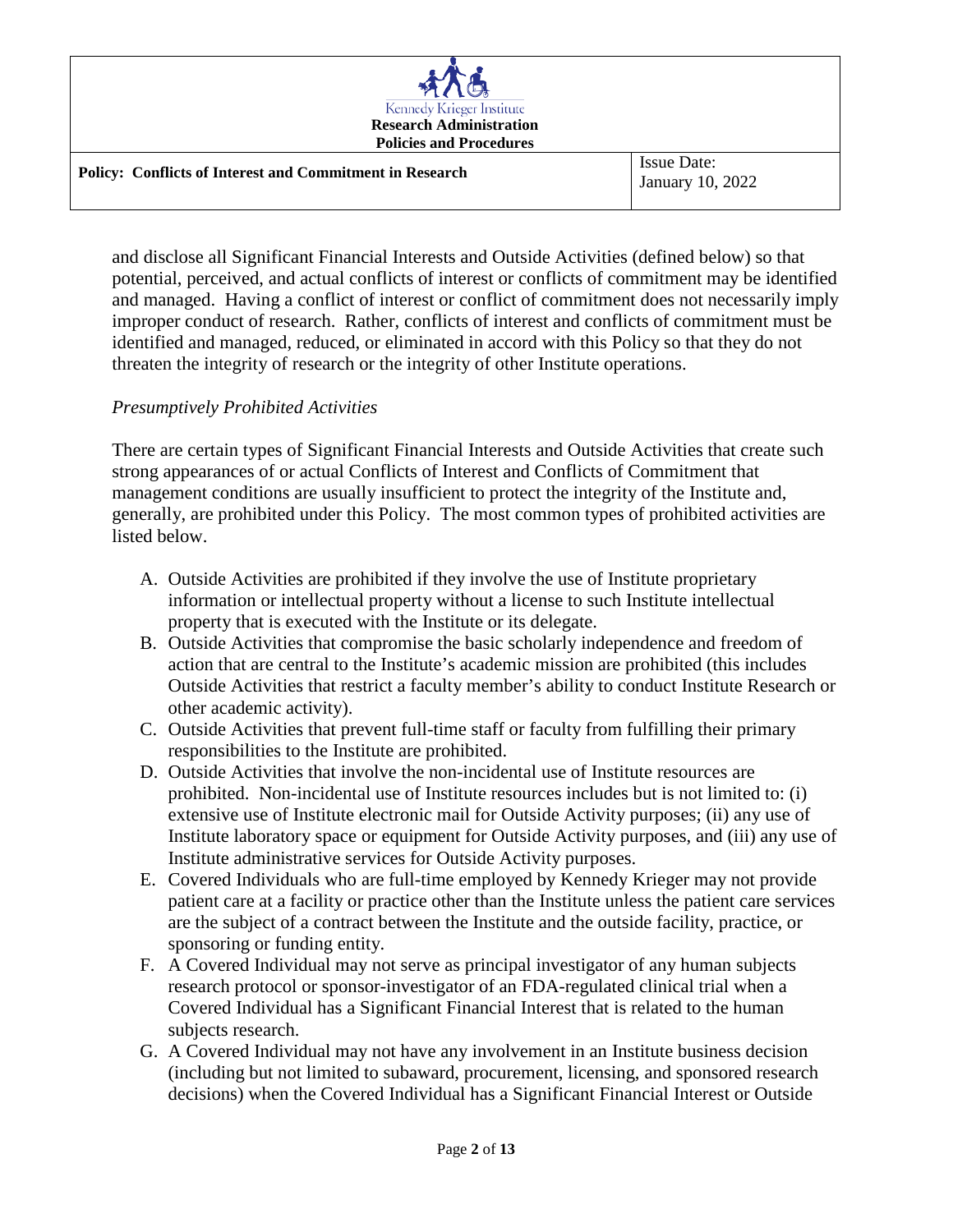

Activity that may create the appearance of a Conflict of Interest or Conflict of Commitment in that decision-making.

- H. Direction of compensation for Outside Activity to an Institute account is prohibited. Covered Individuals are not allowed to direct their personal consulting income to any Institute account, including an Institute research or discretionary account.
- I. Covered Individuals are prohibited from providing expert witness service in litigation and other contested matters where Kennedy Krieger or a constituent entity is adverse to the party who proposes to engage the Covered Individual as an expert witness.
- J. Full time employees and salaried part-time employees may not conduct Research outside of Kennedy Krieger except through an approved Institute agreement and with specific Department head or Chief Science Officer approval.

# **Definitions:**

For purposes of this Policy, the terms below have the following definitions:

- 1. **Conflict of Commitment (COC)**: An Outside Activity that may interfere with a Covered Individual's responsibilities to the Institute or that is of a nature that the activity may only be performed through the Covered Individual's Institute role.
- 2. **Conflict of Interest (COI)**: A Significant Financial Interest or Outside Activity that could compromise or appear to compromise the integrity or objectivity of the Covered Individual's decision making. An individual need not act against the Institute's interests for a Conflict of Interest to exist; the mere fact that the individual has the Significant Financial Interest or Outside Activity is sufficient to create a Conflict of Interest.
- 3. **COI Management Plan**: A plan for eliminating, managing, or mitigating a Covered Individual's potential, actual or perceived COI and/or COC.
- 4. **COI Reporting Form**: The form that Covered Individuals complete electronically each year, and at various other points within a year, to report their Financial Interests, Outside Activities, and other interests that could affect or appear to affect their research, including reporting their Significant Financial Interests that reasonably appear to be related to their professional expertise and Institutional Responsibilities. The Significant Financial Interests of a Covered Individual's spouse and dependent children must also be reported if they are related to the Covered Individual's institutional responsibilities.
- 5. **Covered Individual**: Institute employees, officers, faculty, and staff who are a principal investigator or project director, co-Covered Individuals, or key personnel on Research,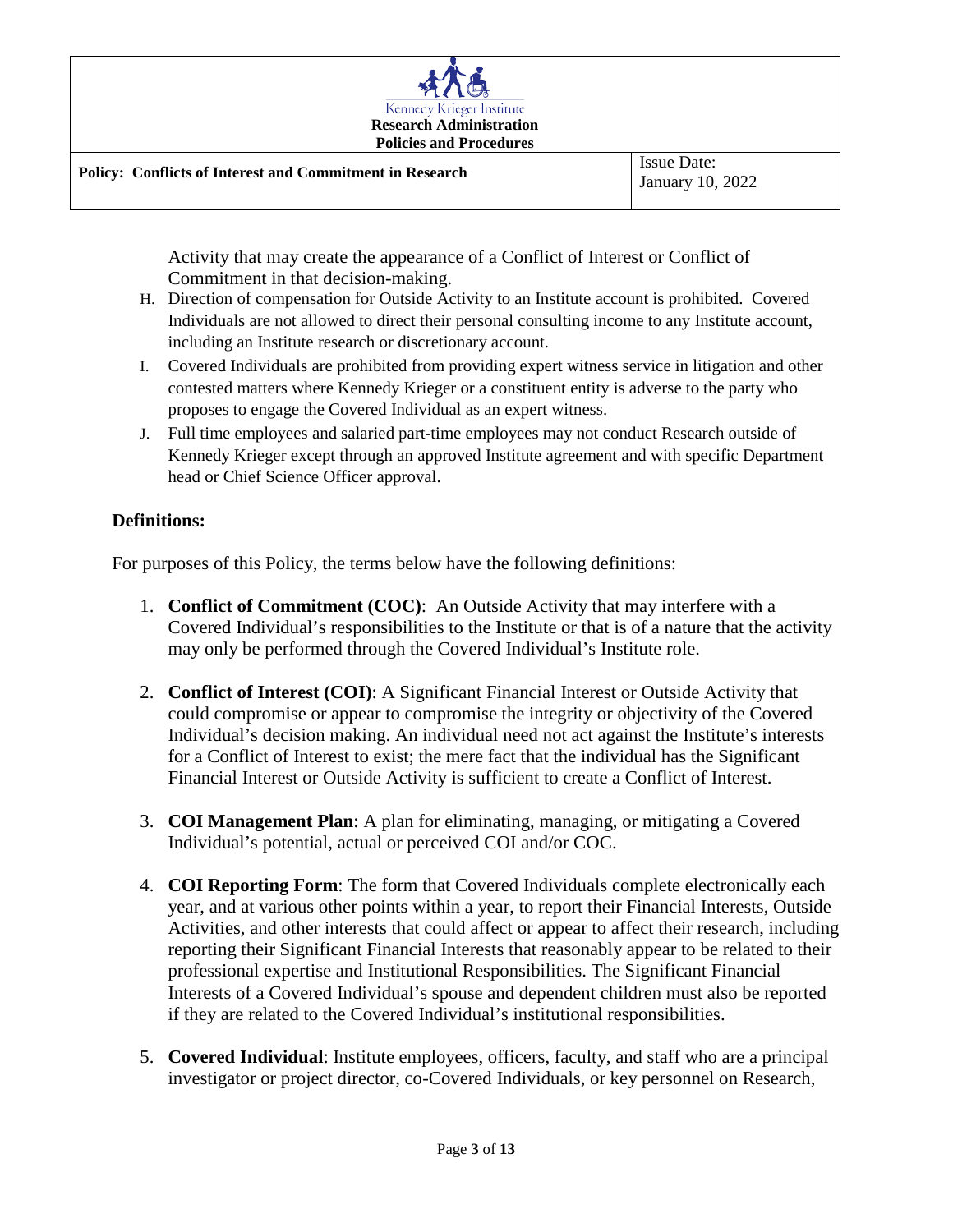

regardless of funding, and any other person, regardless of title or position, who is responsible for the design, conduct or reporting of Research.

"Design, conduct, or reporting" includes, but is not limited to:

- a. Designing, conducting, and/or directing Research;
- b. Enrolling research subjects (including obtaining informed consent, if applicable) or making decisions related to eligibility for enrollment; and
- c. Analyzing, reporting, presenting, or publishing research data.
- 6. **Financial Interest**: Income, honoraria, or other compensation including, but not limited to, equity, stock or stock options, royalties or other distributions, the right to future royalties or other distributions, proprietary interests in intellectual property that has been licensed by the Institute and/or an Institute affiliate like Johns Hopkins Technology Venture (as appropriate) or in-kind interests received by a Covered Individual or that Covered Individual's spouse, domestic partner, or dependent children that reasonably appear to be related to the Covered Individual's Institute responsibilities or activities. In addition, a Financial Interest exists when a Covered Individual or a Covered Individual's spouse, domestic partner, or dependent children maintain fiduciary obligations to an outside entity when those fiduciary obligations reasonably appear to be related to the Covered Individual's institutional responsibilities or activities.
	- a. For Covered Individuals who receive funding from U.S. Public Health Service agencies, including the National Institutes of Health, Financial Interest shall also include reimbursed or sponsored travel related to the Covered Individual's institutional duties, except when such reimbursed or sponsored travel is reimbursed or sponsored by a U.S. federal, state, or local government agency, a domestic institution of higher education as defined at 20 U.S.C. 1001(a), or a U.S. academic teaching hospital, medical center, or research institute that is affiliated with such a domestic institution of higher education ("U.S. Institutions of Higher Education").
	- b. For Covered Individuals who engage in Research that is regulated by the U.S. Food and Drug Administration ("FDA"), Financial Interest shall also include status as an inventor of intellectual property that comprises the clinical investigational product to be studied in the Institute Research. Status as an inventor of intellectual property that is not yet covered by an issued patent shall be determined by inclusion on a report of invention to the Institute, and/or the Johns Hopkins Technology Ventures, as appropriate.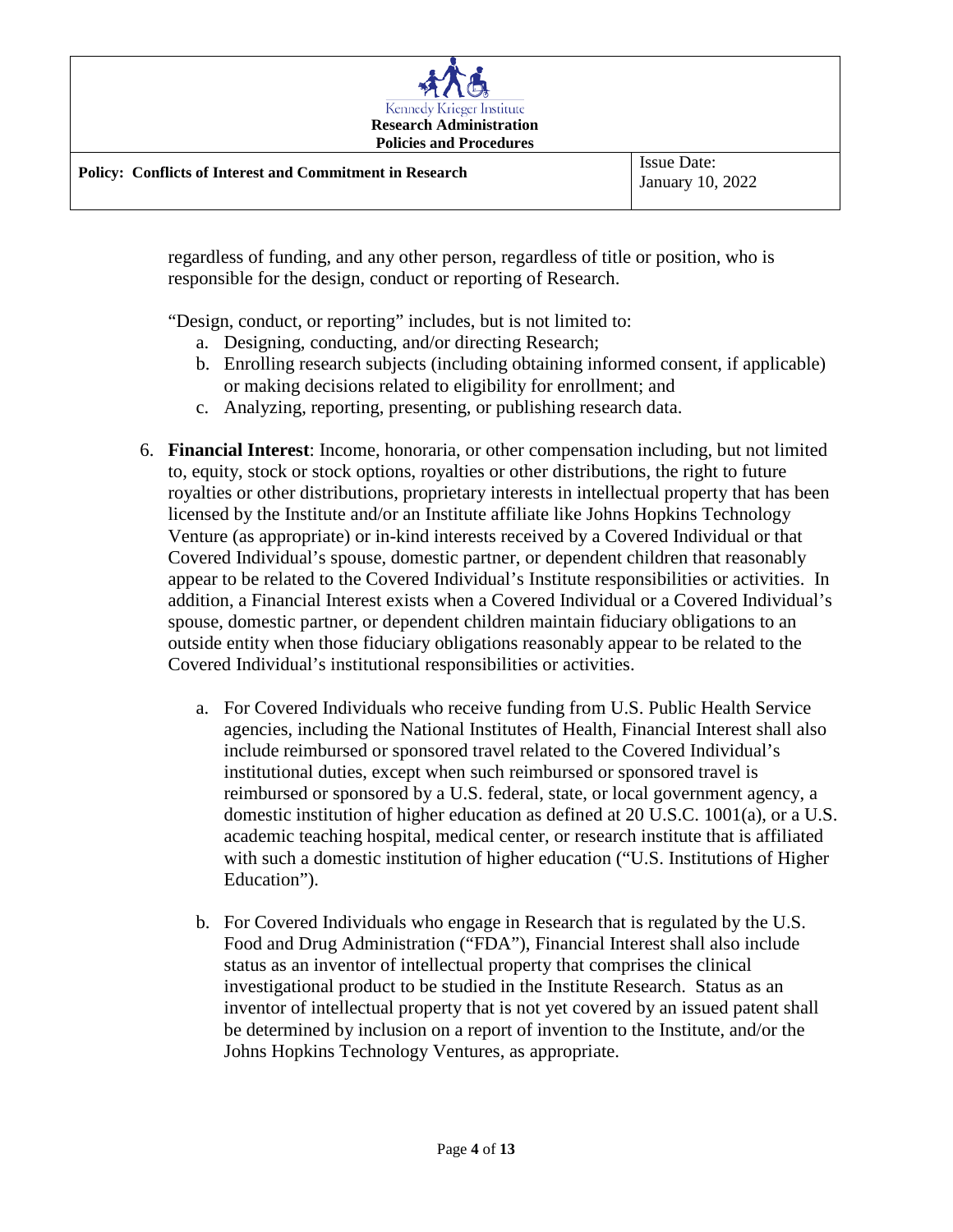| Kennedy Krieger Institute<br><b>Research Administration</b><br><b>Policies and Procedures</b> |                                        |
|-----------------------------------------------------------------------------------------------|----------------------------------------|
| <b>Policy: Conflicts of Interest and Commitment in Research</b>                               | <b>Issue Date:</b><br>January 10, 2022 |

- 7. **Institutional Responsibilities**: All of a Covered Individual's professional responsibilities on behalf of the Institute, including, but not limited to, research, research consultation, teaching, professional practice, institutional committee membership, and service on panels such as federal study sections, Institutional Review Boards (IRBs) or Data and Safety Monitoring Boards.
- 8. **Outside Activity:** The provision of services and time commitments for non-Institute activities that: (i) are based on the expertise and knowledge of the Covered Individual and reasonably appear to be related to the Covered Individual's Institute responsibilities or activities; or (ii) may reasonably be deemed to significantly impact the Covered Individual's ability to satisfy his or her Institute responsibilities and activities.
	- a. Outside Activities include, but are not limited to, consulting, service on governing boards (e.g., board of directors of for-profit and non-profit entities) or scientific advisory boards, outside speaking, professional or academic society work, outside administrative responsibility such as serving as an officer or employee of an outside entity, expert witness activity, and outside teaching.
	- b. The following activities are considered Outside Activities but are excluded from the disclosure requirements of this Policy when undertaken at, for, or on behalf of a U.S. federal, state, or local government agency, or a domestic institution of higher education as defined at 20 U.S.C. 1001(a), or a U.S. academic teaching hospital, medical center, or research institute that is affiliated with such a domestic institution of higher education ("U.S. Institutions of Higher Education"): Seminars, one-off or invited lectures, and service on an advisory committee or review panel.
	- c. The following activities are not considered Outside Activities:
		- i. Uncompensated, domestic, scholarly activities that are traditionally undertaken in the Covered Individual's academic field, including but not limited to service on academic journals. For the avoidance of doubt, any compensation received for such traditional academic activity—including honorariums and travel reimbursement—is a Financial Interest and must be reported under this Policy.
		- ii. Services to the Institute that involve outside entities, e.g., services that are provided at another organization through a Kennedy Krieger clinical services agreement.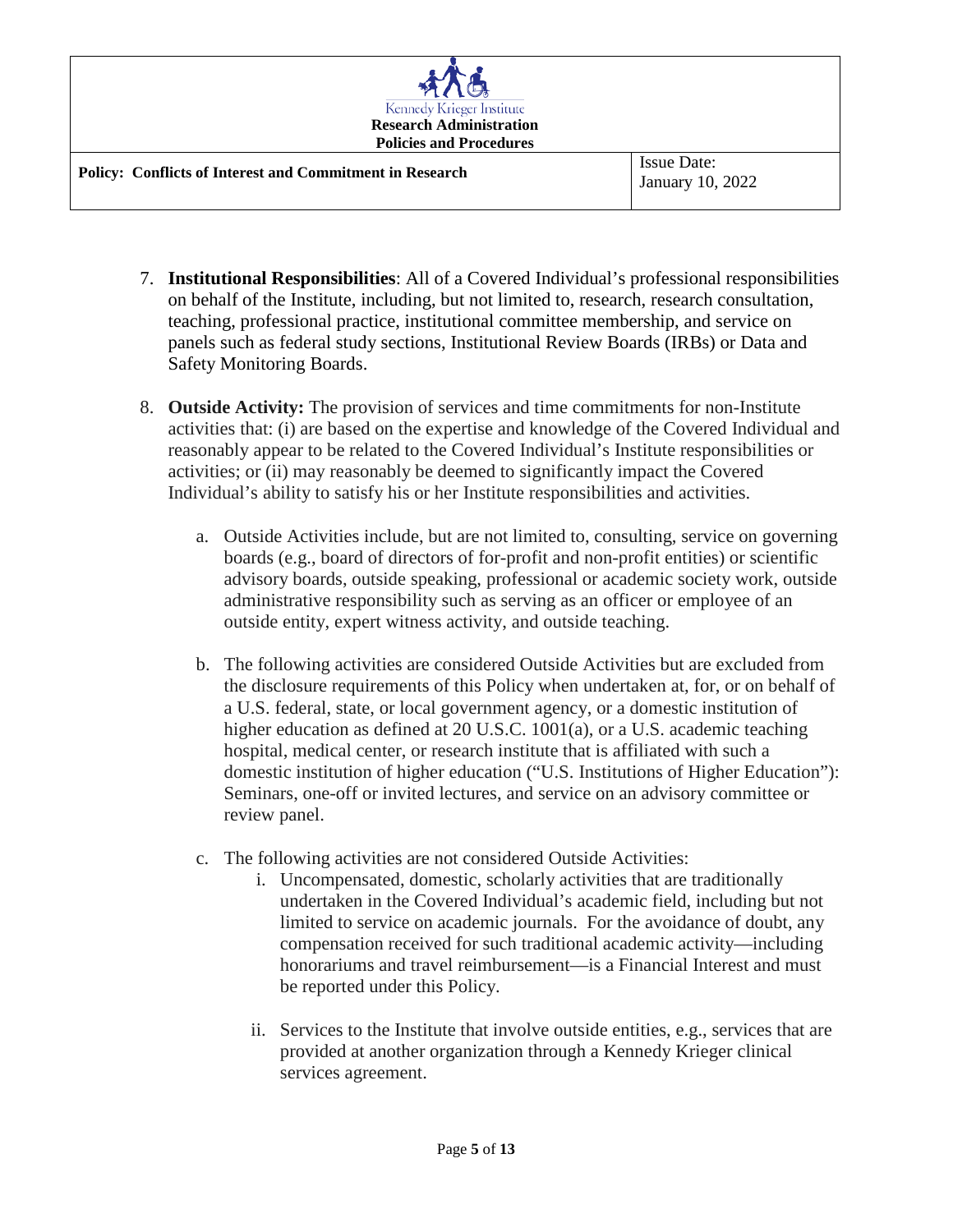| Kennedy Krieger Institute<br><b>Research Administration</b><br><b>Policies and Procedures</b> |                                        |
|-----------------------------------------------------------------------------------------------|----------------------------------------|
| <b>Policy: Conflicts of Interest and Commitment in Research</b>                               | <b>Issue Date:</b><br>January 10, 2022 |

- **9. PHS-Funded Research:** PHS-Funded Research means Research funded in whole or in part by the U.S. Public Health Service.
- **10. Reportable Travel:** Travel that is either reimbursed or sponsored by a non-Kennedy entity, and that is related to the Covered Individual's institutional responsibilities. Reimbursed travel is travel for which the Covered Individual is directly reimbursed by the sponsoring entity. Sponsored travel is travel that is paid directly by the sponsoring entity and is not reimbursed to the Covered Individual.
- **11. Research:** A systematic investigation, study, or experiment designed to develop or contribute to generalizable knowledge, including basic and applied research (*e.g.*, a published article, book or book chapter) and product development (*e.g.*, a diagnostic test, drug or device), and non-research projects such as training for which external funding is received.

Research also includes any such activity for which a proposal is submitted for funding from external sources through a grant, contract or agreement, including, but not limited to, research grants, career development awards, center grants, individual fellowship awards, infrastructure awards, institutional training grants, program projects and research resources awards. Research also includes projects that are internally funded (*i.e.*, funded by the Institute), as well as research for which approval of an IRB (or IRB exemption) or Institutional Animal Care and Use Committee (IACUC) is required.

- 12. **Significant Financial Interest (SFI):** A Financial Interest received by a Covered Individual or their immediate family (spouse, domestic partner, or dependent child) during the 12 months preceding the disclosure or on the date of the disclosure that appears reasonably related to the Covered Individual's institutional responsibilities and meets one or more of the following thresholds:
	- a. Publicly-traded entity: \$5,000 or more in aggregated remuneration (e.g. salary, consulting fees, honoraria, payment for services) and equity interest (stock, stock option or other ownership interests);
	- b. Non-publicly traded entity: \$5,000 or more in aggregated remuneration or equity interest of any value;
	- c. Any income from intellectual property rights and interests; and
	- d. *For NIH-funded Covered Individuals*: reimbursed or sponsored Travel worth \$5,000 or more.

The term Significant Financial Interest excludes: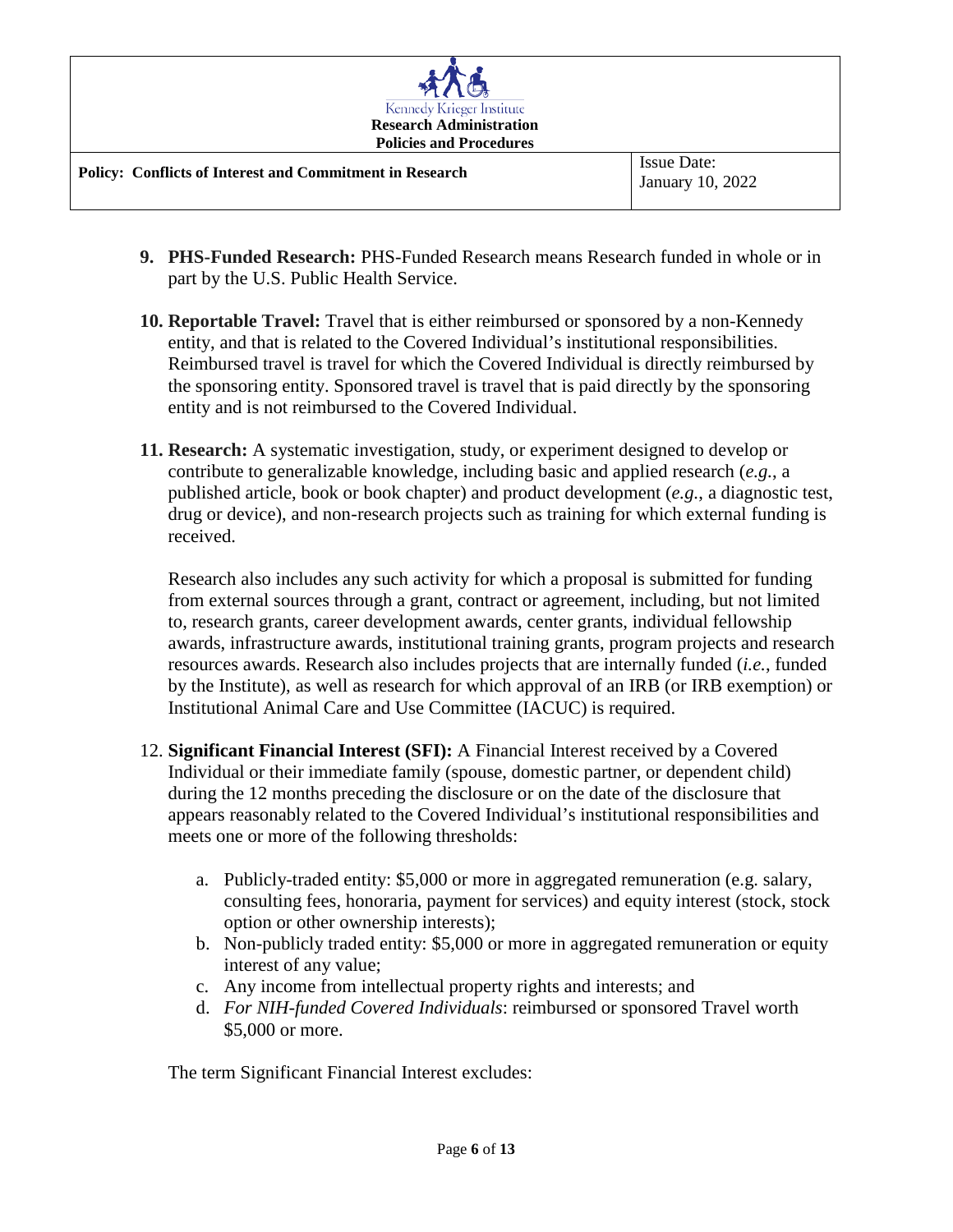| Kennedy Krieger Institute<br><b>Research Administration</b><br><b>Policies and Procedures</b> |                                        |
|-----------------------------------------------------------------------------------------------|----------------------------------------|
| <b>Policy: Conflicts of Interest and Commitment in Research</b>                               | <b>Issue Date:</b><br>January 10, 2022 |

a. Income from seminars, lectures, teaching engagements, advisory committees, review panels or travel paid by a U.S. Federal, state, or local government agency, a U.S. institution of higher education and affiliated research institutions, U.S. academic teaching hospital, or U.S. medical center; and

b. Equity interests in, or income from, investment vehicles, such as mutual funds and retirement accounts, as long as the Covered Individual does not directly control the investment decisions made in these vehicles.

- 13. **Sponsored Research**: A systemic investigation, study or experiment designed to develop or contribute to generalizable knowledge supported by a grant, cooperative agreement, sponsored research agreement, designated gift to the Institute, or internal award. The term encompasses basic and applied research, including human subject research, animal research and product development.
- 14. **Subrecipient**: An external entity who conducts substantive, programmatic work or an important or significant portion of a Sponsored Research project

## **Procedures**

## *1. Training*

All Covered Individuals who engage in Research must complete COI and COC training: (i) before engaging in Research, (ii) at least once every four years thereafter, and (iii) whenever this Policy is substantively revised. COI and COC training will be provided by or through the Research Administration Department. Whenever the Institute determines that a Covered Individual is not in compliance with this Policy, that individual will be required to complete additional COI and COC training and may face other requirements.

## *2. When to Disclose*

Covered Individuals who engage in Research must timely disclose all Significant Financial Interest and Outside Activities, as applicable, in writing through an Institute-designated online or electronic disclosure system. Disclosures must be made:

- A. Before engaging in an Outside Activity;
- B. At least annually when Research is ongoing or anticipated;
- C. No later than the time of application for PHS-funded research; and
- D. Within 30 days of discovering or acquiring a new Significant Financial Interest, including reimbursed or sponsored travel for PHS-funded researchers.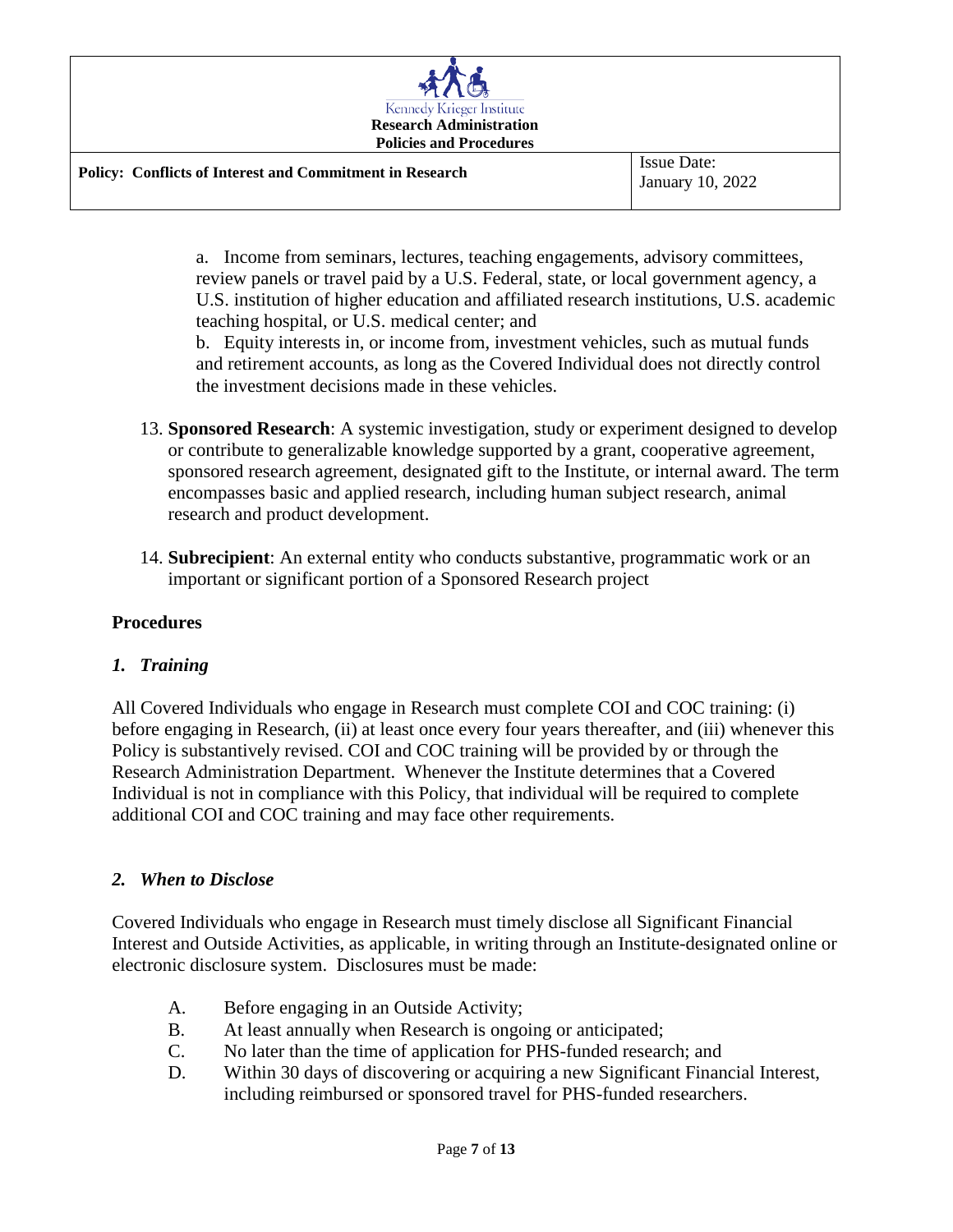

#### *3. What to Disclose*

The following activities must always be disclosed by Covered Individuals:

- A. Proposed Outside Activities, whether or not they are compensated;
- B. Significant Financial Interests;
- C. For Covered Individuals who engage in Public Health Service-funded research, all reimbursed or sponsored travel related to the Covered Individual's institutional responsibilities, if the value of the Covered Individual's (including his/her spouse, domestic partner, and dependent children) reimbursed travel from any third party exceeds \$5,000.00 in the previous 12 months.

#### 4. *How to Disclose*

Covered Individuals who engage in Research must timely disclose all Significant Financial Interests and Outside Activities in writing through an Institute-designated online or electronic disclosure system.

## *5. Review of Disclosed SFIs and Outside Activities*

After SFI and Outside Activities are disclosed, the Institute shall determine whether a particular SFI or Outside Activity creates a COI or COC, or appearance of COI or COC, that must be managed or eliminated.

The Research Administration Department (RAD) reviews SFI disclosures and makes determinations regarding identification and disposition, e.g., management or elimination. The RAD will assist in reviewing proposed Outside Activities also, in consultation with Department Chairs and/or the Chief Science Officer (or delegate), as appropriate.

For SFI disclosures, the Institute may conduct additional review as it deems appropriate, including consideration of the following:

- Presence of a Conflict of Interest or Conflict of Commitment.
- Risk to the rights and safety of human subjects in research.
- Impact on integrity and objectivity of academic scholarship and research data.
- Risk to Institute independence and objectivity in business transactions.
- Impact on the independence of clinical care or other professional practice judgments.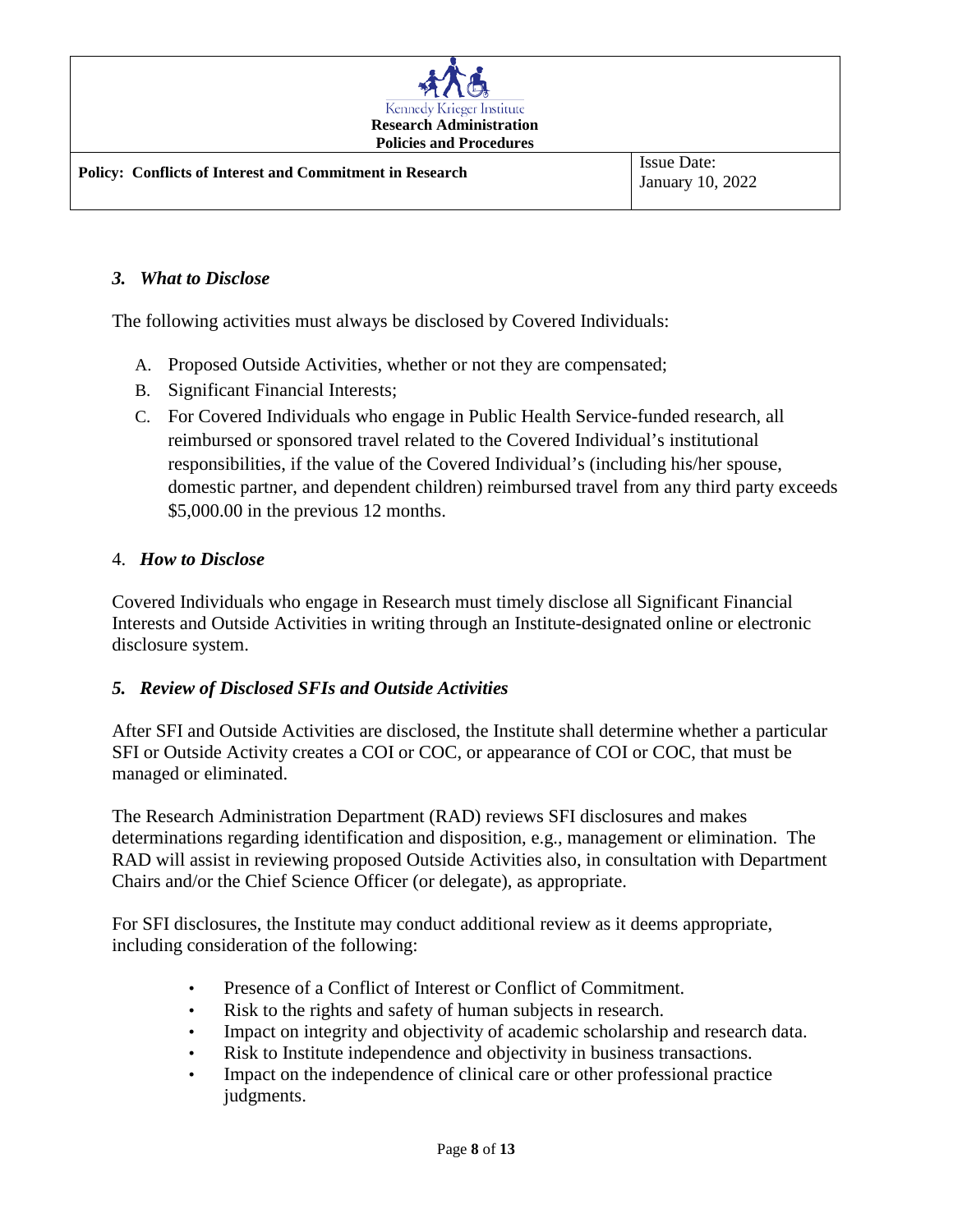| Kennedy Krieger Institute<br><b>Research Administration</b><br><b>Policies and Procedures</b> |                                 |
|-----------------------------------------------------------------------------------------------|---------------------------------|
| <b>Policy: Conflicts of Interest and Commitment in Research</b>                               | Issue Date:<br>January 10, 2022 |

• Impact on a Covered Individual's ability to devote professional loyalty, time, and energy to teaching, research, patient care or administrative responsibilities in accordance with the Covered Individual's responsibilities to the Institute.

RAD may be advised by the Outside Interests Committee (through individual members or as a group) in reviewing and making determinations regarding identification and resolution of actual or perceived COI or COC, consistent with applicable federal regulations, institutional policies and procedures.

## *Outside Interests Committee*

The Outside Interests Committee meets periodically (in-person or through virtual means) and shall be comprised of at least three, multidisciplinary members selected from: (a) Chief Science Officer or designee; (b) Chief Medical Officer or designee; (c) a physician engaged in human subjects research; (d) a researcher of basic science with a PhD or a faculty member with a Doctor of Medicine (MD); (e) an administrator with familiarity with conflict of interest issues; and (f) others as identified by the RAD. The General Counsel may advise the Outside Interests Committee and the RAD.

# *6. Results of Review*

If the Institute determines that a COI or COC exists, or a perceived COI or COC that warrants management, the Institute shall establish a Conflict Management Plan to manage the COI or COC or it will prohibit the activity if the COI or COC is deemed not manageable.

# **7.** *Review of Disclosures and Management of COI and COC*

When a real or perceived COI or COC is identified and deemed manageable by the relevant Institute official, the Institute shall create a plan to manage the COI or COC in a way that allows the Covered Individual to pursue the SFI or Outside Activity while protecting the integrity of Institute activities.

Management plans may include, but are not limited to, the following conditions/requirements:

- A. Disclosure of the COI, which may include: public disclosure of the COI of the Covered Individual in, among other places, human subject research consent forms and all relevant publications and presentations, including internal Institute presentations.
- B. Limiting the Covered Individual's role in Research, which may include restrictions on the Covered Individual's ability to serve as principal investigator, serve as sponsorinvestigator of a U.S. Food and Drug Administration investigational new drug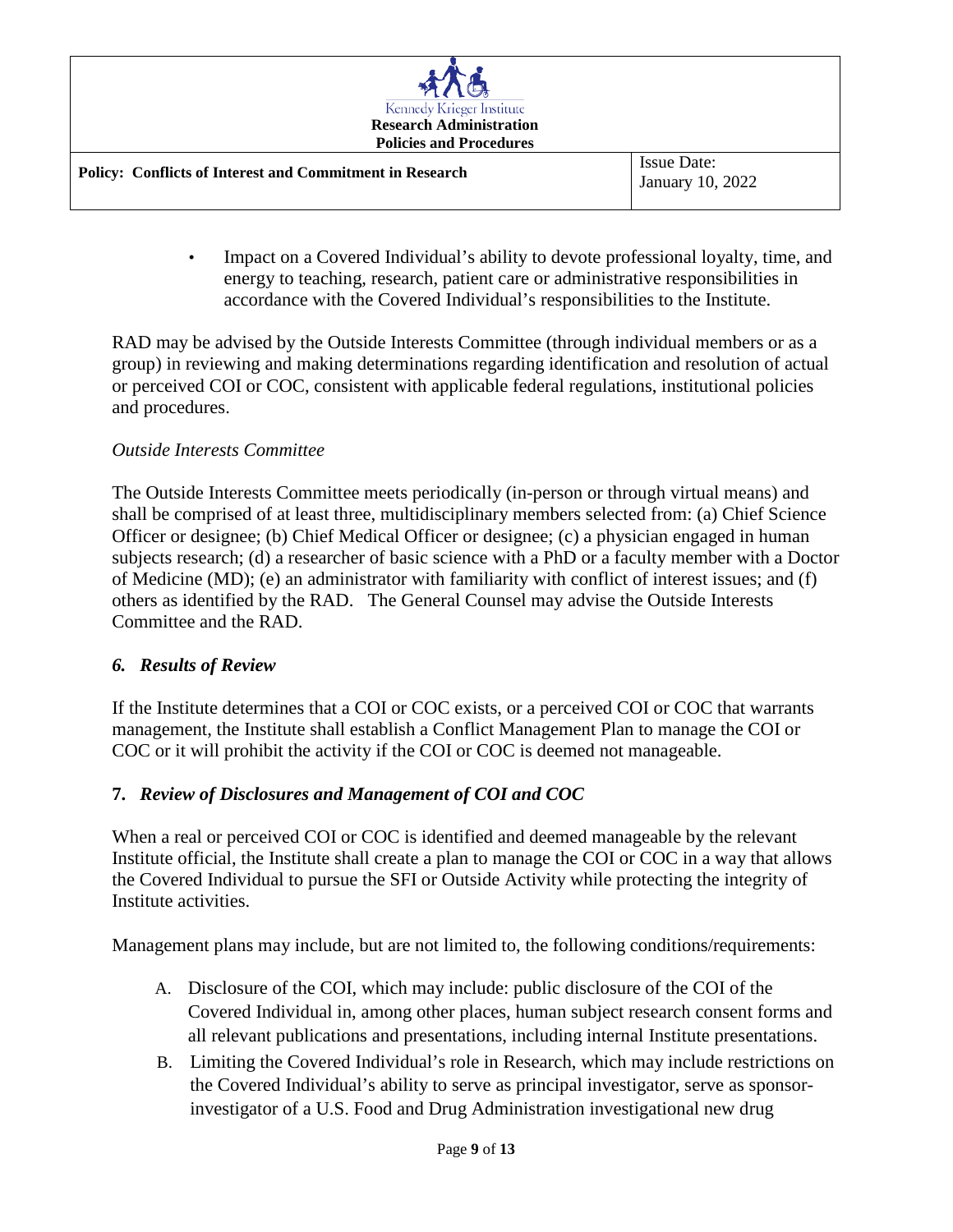

application or investigational device exemption, analyze data or results, participate in the conduct of the study, or obtain consent from human research subjects.

- C. Oversight, including appointment of a disinterested individual or group to monitor the Research activity.
- D. Limitations on Institute business activity, which may require prohibiting the Covered Individual from, among other things: (i) negotiating on behalf of the Institute; (ii) receiving certain confidential or proprietary Institute information; or (iii) discussing information related to the COI with Institute officers, faculty, or staff.
- E. Divestiture of specified Financial Interests.
- F. Severance or limitation of Outside Activities or Financial Interests that create actual or potential COI or COC.

Once the Institute has created a management plan, that management plan shall be conveyed to the Covered Individual in writing. All arrangements may be reviewed again if circumstances change or there is new information.

As appropriate, recommendations concerning the management of financial interests that may relate to human subjects research will be communicated to the responsible Institutional Review Board (IRB). To ensure the welfare and rights of human research participants, the responsible IRB will have the full and final authority for determining the role of the researcher in the human subjects research protocol and the content of the informed consent form.

The Institute will monitor compliance with management plans until the completion of related Research.

## **Responsibilities:**

All Covered Individuals are responsible for becoming familiar with and following this Policy.

- A. *External Reporting Obligations*: In accordance with applicable regulations and research sponsors' policies and guidelines, the Institute may be obligated to report identified Financial Conflicts of Interest to the sponsor of research that could be affected by the presence of the financial Conflict of Interest. Additional special reporting and accessibility requirements apply to PHS-Funded Research
- B. *Report Violations*: All Covered Individuals have a responsibility to report violations of this policy to the institution.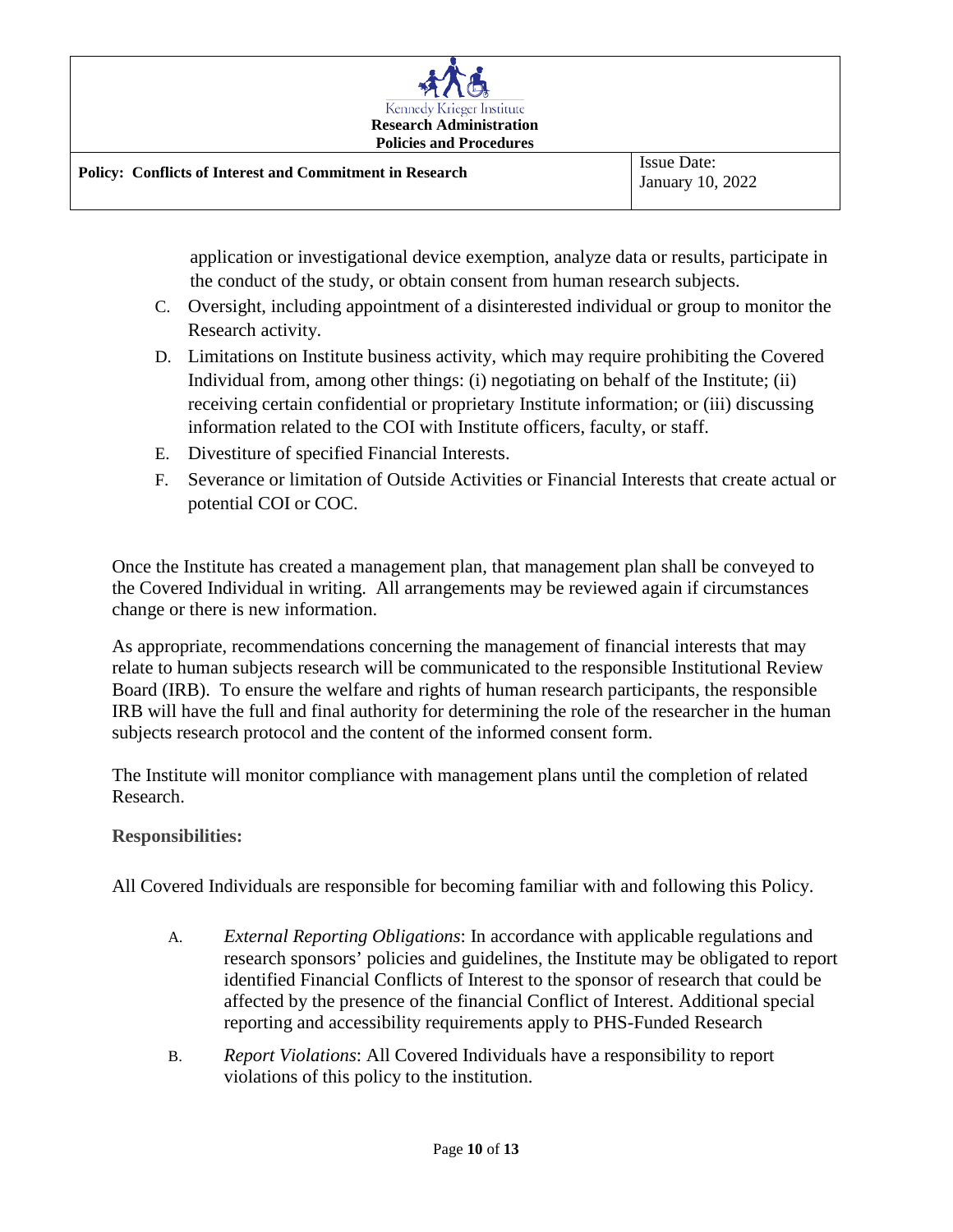

#### **External Reporting of Conflicts of Interest:**

To comply with federal regulations, prior to the expenditure of funds, the Institute will report to the PHS awarding component the following information as required for certain Financial Interests:

- A. Project number.
- B. Program director/principal investigator.
- C. Name of investigator with financial conflict of interest.
- D. Name of entity in which a Financial Interest is held.
- E. Nature of the Financial Interest.

F. Approximate dollar value of the Financial Interest within ranges, or a statement that the value of the interest cannot be readily determined through reference to public prices or other reasonable measures of fair market value.

G. Description of how the Financial Interest relates to the federally funded research and basis for the University's determination of a Conflict of Interest.

H. Description of the key elements of the Institute's management plan with respect to the Conflict of Interest, including: (i) role and principal duties of the conflicted investigator in the research project; (ii) conditions of the management plan; (iii) how the management plan is designed to safeguard objectivity in the research project; (iv) confirmation of the investigator's agreement to the management plan; (v) how the management plan will be monitored; and (vi) other information as needed.

#### **Subrecipients**

The Institute may carry out aspects of PHS-Funded Research through a subrecipient with which the Institute contracts through a subaward agreement or other similar contract to provide research funding. The Institute will enter into such subawards only where the subrecipient has its own policy on conflicts and certifies, through a written agreement, that its policy complies with applicable PHS regulations. The subaward agreement or other contract will specify the time period(s) for the subrecipient to report all identified financial COIs to the Institute, which will be sufficient to allow the Institute to provide timely reports to the PHS funding agency as applicable and in accordance with this Policy and applicable PHS regulations.

#### **Consequences for Violating this Policy and Enforcement:**

Failure to comply with this Policy and related policies is subject to disciplinary action, up to and including suspension without pay, or termination of employment or association with the Institute, in accordance with applicable disciplinary procedures. In the event that the Institute determines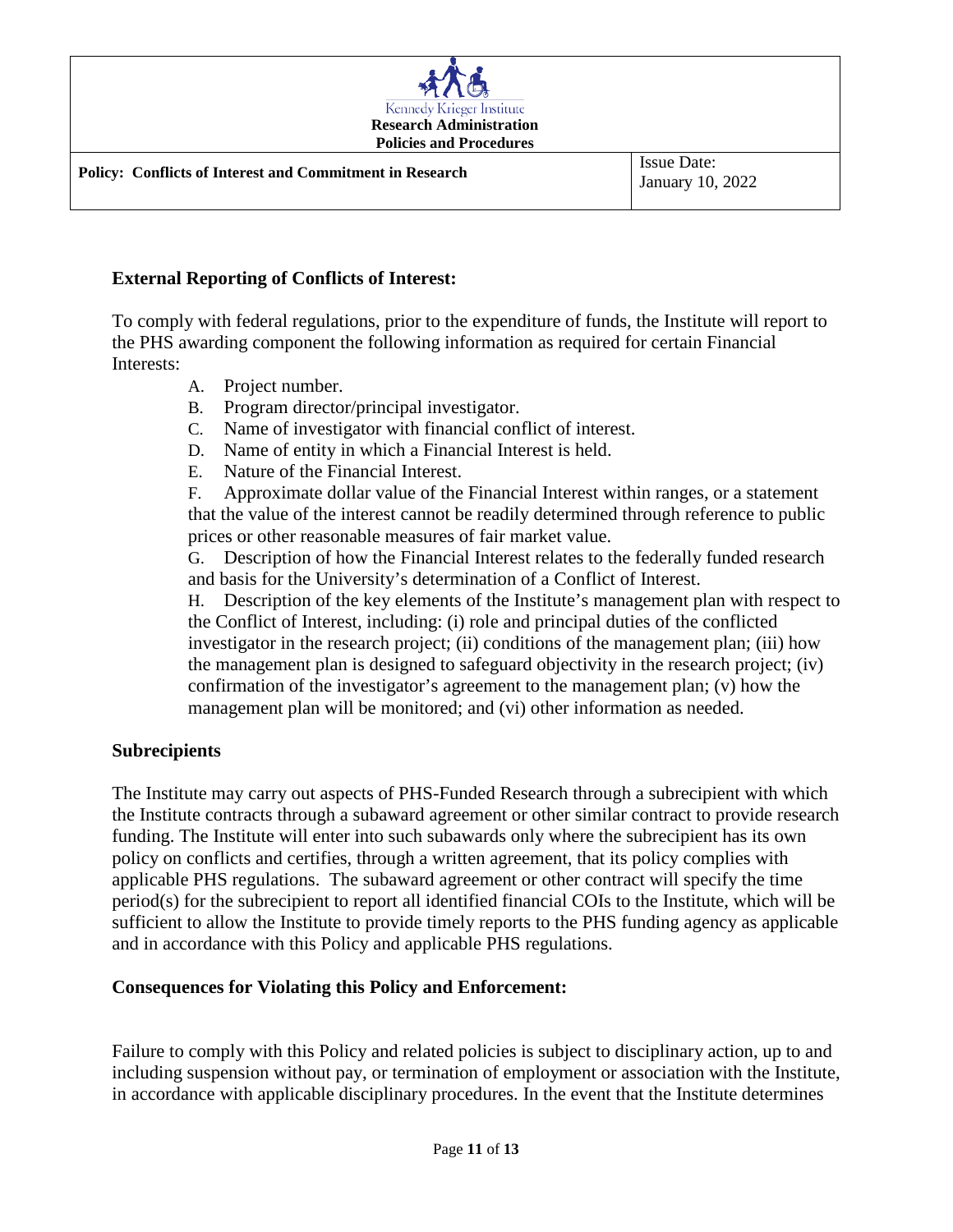| Kennedy Krieger Institute<br><b>Research Administration</b><br><b>Policies and Procedures</b> |                                        |
|-----------------------------------------------------------------------------------------------|----------------------------------------|
| <b>Policy: Conflicts of Interest and Commitment in Research</b>                               | <b>Issue Date:</b><br>January 10, 2022 |

that a Covered Individual's undisclosed Outside Activity, relationship or interest has resulted in bias to the design, conduct, or reporting of research, the Institute will report promptly the noncompliance to research sponsors and/or funding agencies, as required.

Federal awarding agencies may also impose special conditions on a grant or contract, including suspending the award, pending corrective action, or termination.

In the case of human subjects research, failure to comply with this Policy may also be subject to responsible IRB policies on noncompliance. Potential sanctions under this Policy and related policies may range from a verbal warning to placement of a letter in the Covered Individual's employment file prior to suspension to termination.

Further, if certain compliance failures occur with respect to Conflicts of Interest related to PHS-Funded Research, an interim management plan will be implemented and a retrospective review of such research will be undertaken to determine whether bias is present in the design, conduct, or reporting of the research. Those failures include: (i) failure to timely disclose Financial Interests; (ii) failure by the Institute to review or manage a Conflict of Interest related to PHS-Funded Research; and (iii) failure of a Covered Individual to comply with a management plan. If, after a retrospective review, the Institute determines that bias in research has occurred, it will develop and implement a mitigation plan. The Institute will promptly notify the federal funding entity of the findings and corrective actions that the Institute has taken or will take.

If the Institute identifies an Outside Activity or Financial Interest that was not timely disclosed in accord with this Policy, the Institute will promptly review, determine whether a management plan is needed, and take other corrective action as appropriate. If the Institute determines that a management plan is needed, such management plan will be implemented within 60 days. The Director of Research Administration Department will promptly notify the applicable Sponsored Research funding agency if bias is found with the design, conduct or reporting of PHS-funded research. The Director will also submit documentation of the Institute's review and a completed Mitigation Report in accordance with federal regulations.

#### **Record Retention:**

The Institute will maintain all Outside Activity and SFI records in accordance with Institute's Record Retention Policy and/or sponsor requirements, whichever is longer. For PHS-Funded Research, this means a minimum of three years from the date the final expenditures report is submitted to the PHS.

#### **References include the following regulations or successor regulations:** *PHS regulations:*